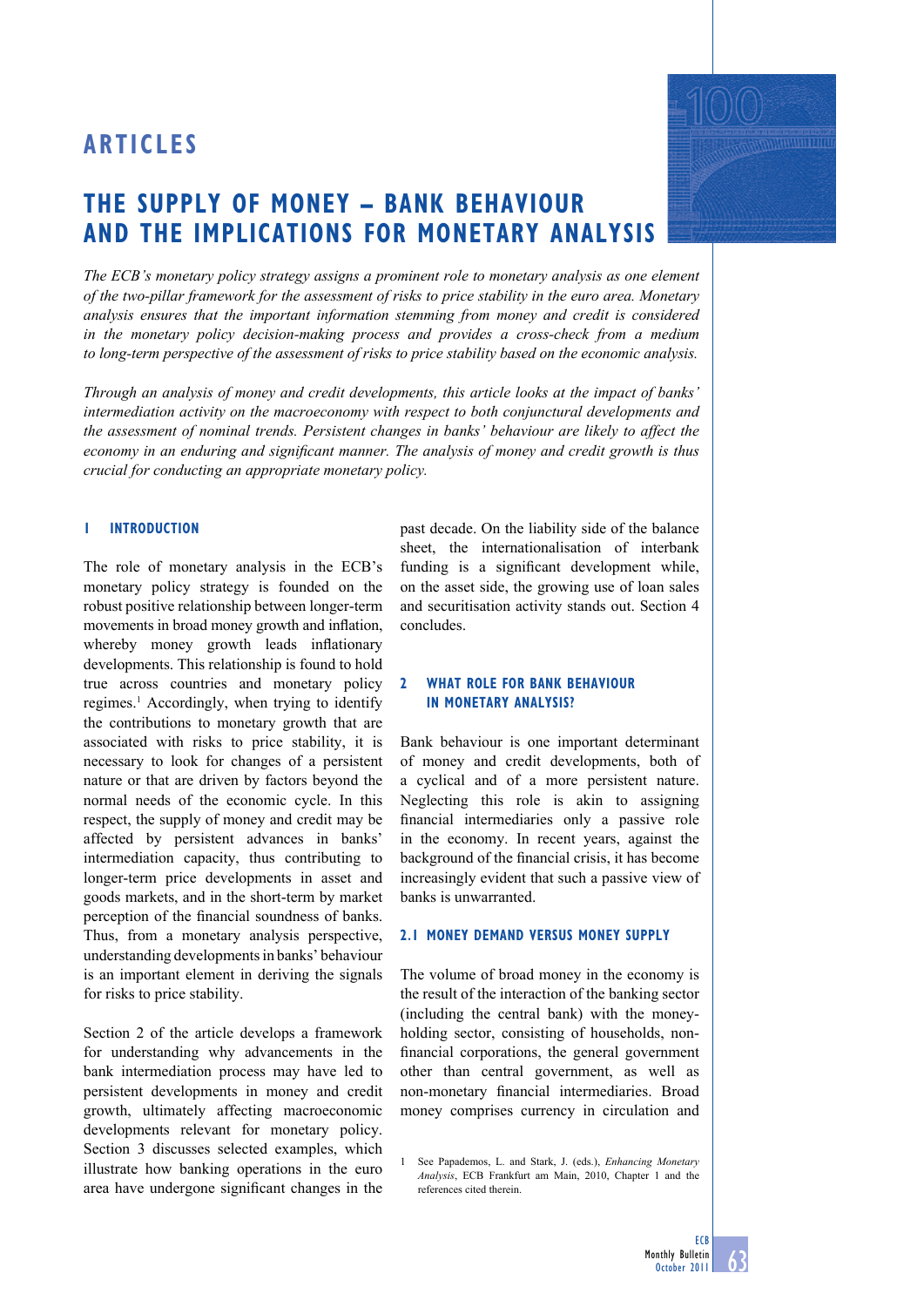close substitutes, such as bank deposits, and is informative for aggregate spending and inflation. It thus goes beyond those assets that are generally accepted means of payment to include instruments that function mainly as a store of value.

Empirical models for money holdings are applied for two purposes. First, they are used to guide the analysis of monetary developments, as a means of quantifying the contribution of various economic determinants to money growth in order to provide a deeper understanding of the causes of money growth. This is necessary in order to develop a view of underlying monetary expansion. Second, the models provide a normative framework to assess whether the stock of money in the economy is consistent with price stability and to interpret the nature of deviations from this norm. An understanding of why the money stock deviates from an equilibrium level, defined on the basis of empirical regularities, is therefore essential from a monetary policy perspective.2

Identifying whether monetary developments are driven by money demand or money supply is of prime relevance when assessing the relationship between money, asset price developments and wealth. Indeed, the holdings of broad money, as one element in the portfolio of economic agents, are determined by the size of agents' wealth. At the same time, asset prices, and thus the overall wealth position of agents, may be influenced by money supply. The assessment of monetary developments is therefore closely linked to an assessment of the sustainability of wealth and asset price developments.3

If the observed level of money is assessed as being consistent with the level of prices, income and interest rates, then money growth reflects the economic situation. Risks to price stability resulting, for example, from strong economic growth would be visible in money.4 If, however, observed monetary developments do not evolve in line with expectations based on the historical relationship with prices, income and interest rates, then the appropriate monetary policy

response will depend on the underlying forces leading to this deviation.

If the inconsistency is the result of demand considerations, resulting, for instance, from heightened financial uncertainty, monetary policy should not necessarily react to monetary developments. For example, the increase in M3 holdings in the period from 2001 to mid-2003 that was identified as resulting from a shift in preference towards holding safe and liquid assets owing to heightened uncertainty was not linked to the emergence of risks to price stability (see Chart 1, which shows the difference between the broad monetary aggregate M3 and M3 corrected for the estimated impact of

- 2 See Papademos, L. and Stark, J. (eds.), *Enhancing Monetary Analysis*, ECB Frankfurt am Main, 2010, Chapter 3.
- 3 See the article entitled "Asset price bubbles and monetary policy revisited", *Monthly Bulletin*, ECB, November 2010.
- 4 however, even in this case, money can play an important informative role owing to errors or revisions in the measurement of other macroeconomic variables such as output. See Coenen, G., Levin, A. and Wieland, V., "Data uncertainty and the role of money as an information variable for monetary policy", *European Economic Review*, Vol. 49, No 4, May 2005, pp. 975-1006.

#### **chart 1 broad money and loan growth**

(annual percentage changes; adjusted for seasonal and calendar effects)



Source: ECB.

Estimates of the magnitude of portfolio shifts into M3 are constructed using the approach discussed in Section 4 of the article entitled "Monetary analysis in real time" in the October 2004 issue of the Monthly Bulletin.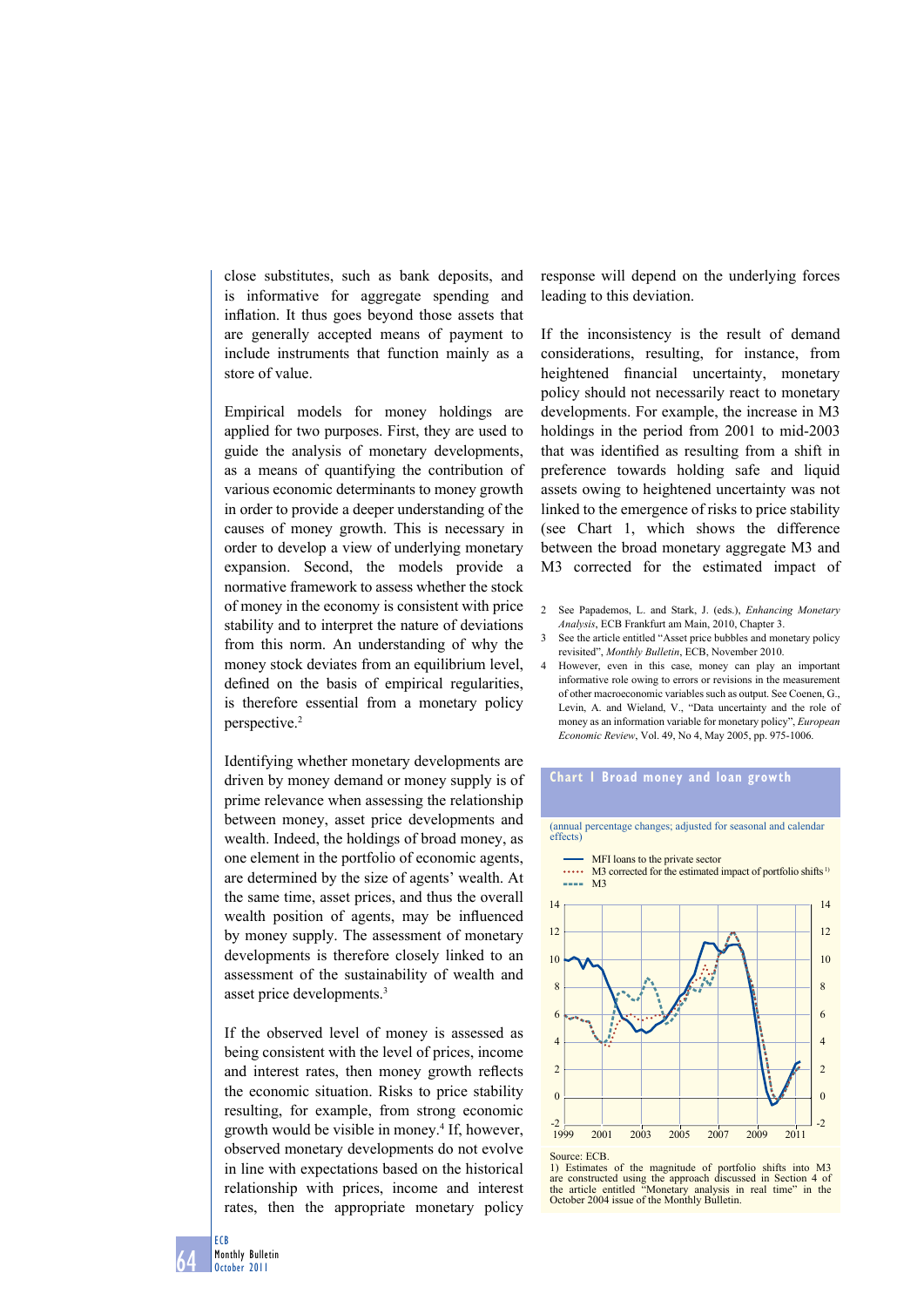The supply of money  $$ bank behaviour and the implications for monetary analysis

portfolio shifts). By contrast, if monetary developments deviate from the economic determinants as a result of a shift in money supply that is caused either by a structural change or a shift in the perception of risks, this would call for an adjustment of monetary policy to the extent that the deviation is likely to affect inflation. Explanations relating to money supply are often linked to the intermediation and the money creation processes, and highlight the interdependence between the credit and the money markets.<sup>5</sup>

In principle, it is possible to distinguish between money supply and money demand at a conceptual level in a static setting. However, in a dynamic context, it is difficult to assess which of these forces is mainly driving actual developments, as the determinants of money growth often affect both sides, and demand and supply interact.

### **2.2 Money Supply and Monetary policy**

Money supply originates in the behaviour of the central bank and banks. A common distinction made in this respect is the supply of "outside money" provided by the central bank – consisting of banknotes and banks' reserves with the central bank – and "inside money" created by banks, consisting mainly of deposits.

Pedagogical accounts of how monetary policy exerts an influence on the supply of broad or inside money in the economy traditionally rely on the money multiplier approach. According to this approach, the money supply process is essentially driven by the actions of the central bank, which conducts monetary policy by adjusting the level of outside money. The volume of broad money supplied to the economy is then simply determined as a multiple of the monetary base, depending on the size of the money multiplier. The concept of the money multiplier derives from the basic feature of deposit banking that, under normal conditions and when there is confidence in the banking system, banks only need to maintain a fraction of the deposits they have accepted in the form of highly liquid, cash-equivalent assets (such as central bank reserves). The rest of the deposits can be used to acquire higher yielding, less liquid assets, in particular loans. According to this framework, therefore, when the central bank increases the volume of reserves it makes available to banks, the latter can create additional deposits equal to a multiple of this increase (see Box 1 entitled "Multiplier analysis of the effect of monetary policy on money supply").

5 See Brunner, K. and Meltzer, A., "Money Supply", in Friedman, B. and Hahn, F.H. (eds.), *Handbook of Monetary Economics*, Vol. I, North-Holland, Amsterdam, 1990, p. 396.

#### **Box 1**

# **Multiplier analysis of the effect of monetary policy on money supply**

The money multiplier framework has a long and distinguished pedigree in the literature.<sup>1</sup> Multiplier analysis is based on the assumption that the central bank unilaterally sets the level of the monetary base, i.e. the monetary base is the instrument of monetary policy. The money multiplier then determines the supply of broad money, while short-term interest rates adjust in order to establish equilibrium between money demand and money supply. Clearly, this account contrasts with the way in which monetary policy is, in general, implemented in practice. In fact, as noted in the main text of this article, central banks set an official interest rate and then supply the volume of reserves necessary in order to steer short-term market interest rates close to the official interest rate.<sup>2</sup>

1 See, for instance, Keynes, J.M., *A Treatise on Money*, Macmillan, London, 1930 and St. Martin's Press, New York, 1971; and Friedman, M. and Schwartz, A., *A Monetary History of the United States, 1867-1960*, Princeton University Press, Princeton, 1963.

2 For reasons why central banks predominantly choose to implement monetary policy through steering interest rates rather than manipulating the monetary base, see Goodhart, C.A.E., "Money, Credit and Bank Behaviour: Need for a New Approach", *National Institute Economic Review*, No 214, October, 2010, pp. F1-F10.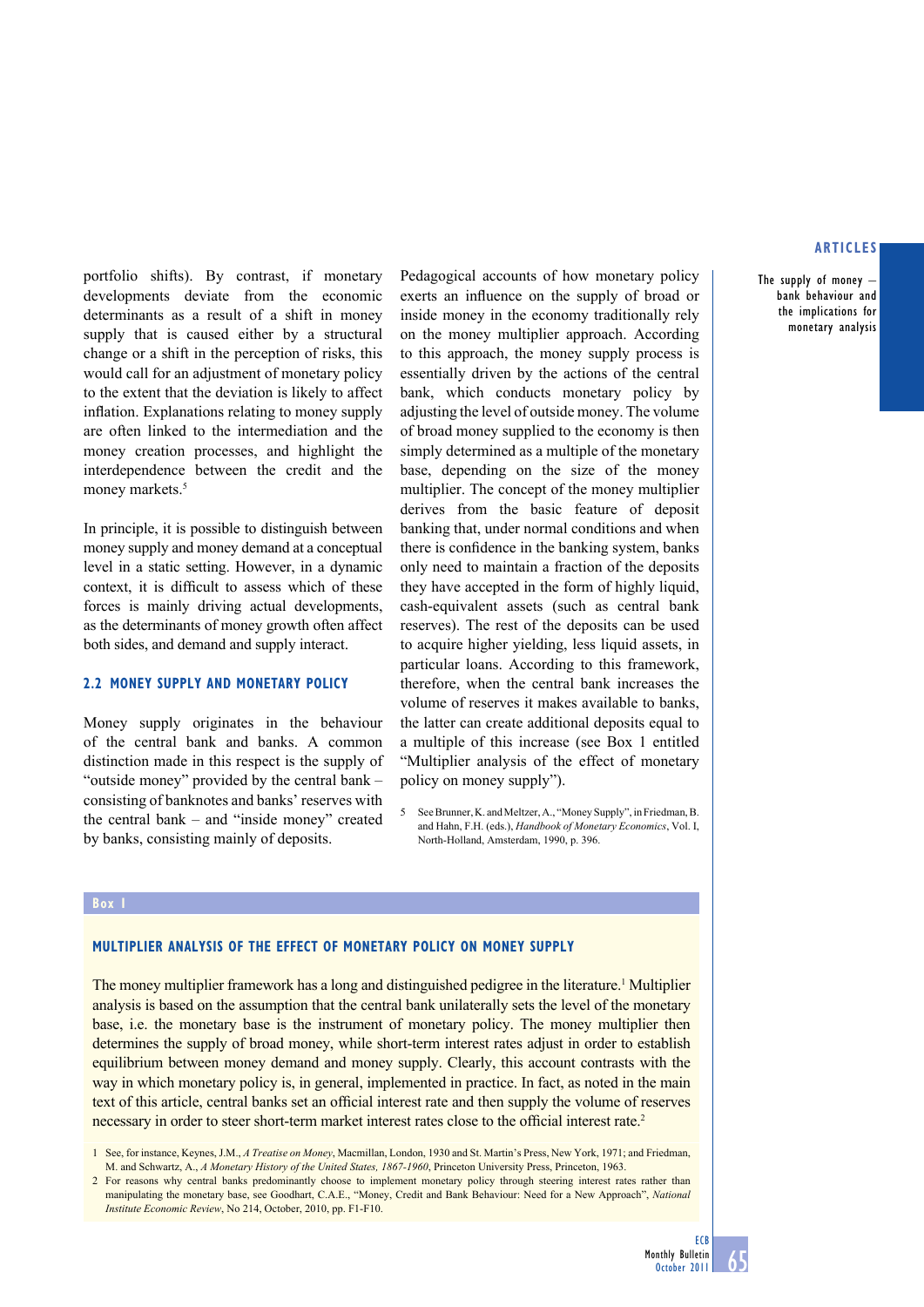however, in a situation where nominal interest rates are at, or close to, their zero lower bound, it might be argued that the central bank could provide additional stimulus to the economy by engaging in large-scale provision of central bank reserves in order to engineer an increase in the supply of money in the economy through the money multiplier. While such policies can indeed have a stimulating impact on the economy, this does not arise from a mechanical link to the supply of broad money implied by the multiplier approach. This points to what is perhaps a more fundamental drawback of the money multiplier framework: the money multiplier approach assumes that both banks and the money-holding sector respond in a predictable way to an adjustment of the monetary base by the central bank. Portfolio behaviour in the multiplier framework lacks behavioural content, as banks always exhibit the same preference between central bank reserves and other assets, while the money holding sector is assumed also to have a fixed preference between currency and deposits.<sup>3</sup> Actual portfolio behaviour is, however, affected by the prevailing rates of return and evolving perceptions of risk, as well as a host of other factors.

The significance of this shortcoming is borne out by recent experience, when the volume of reserves provided by central banks in a number of economies increased in an unprecedented manner in response to the financial crisis that followed the collapse of Lehman Brothers in the autumn of 2008. As shown in Chart A, this led to a large decline in the broad money multipliers, as the increase in central bank reserves did not trigger a proportionate reaction in broad money.4 By contrast, in the context of increased uncertainty regarding the strength of the balance sheets of their counterparties in the interbank markets and in the face of concerns regarding

their capacity to absorb liquidity shocks, banks decided to increase their holdings of central bank reserves. The increase in central bank reserves did not therefore initiate the predetermined portfolio allocation envisaged by the multiplier approach. To further illustrate this point, a decomposition of the change in the M3 money multiplier in the euro area can be calculated. The M3 money multiplier can be defined as follows:

$$
MM = \frac{1 + \frac{C}{D}}{\frac{R}{D} + \frac{C}{D}}
$$

where C denotes banknotes in circulation, D denotes deposits (strictly the instruments included in M3 other than currency) and R represents credit institutions' reserves with the Eurosystem (current accounts and use of the



3 There is, however, literature in the money multiplier tradition that provides behavioural content to this type of analysis, albeit in a stylised manner. See, for example, Brunner, K. and Meltzer, A.h., "Some Further Investigations of Demand and Supply Functions for Money", *Journal of Finance*, Vol. 19, 1964, pp. 240-283 and Rasche, J.h. and Johannes, J.M., *Controlling the Growth of Monetary Aggregates*, Kluwer Academic Publishers, Boston, 1987.

4 In the case of Japan, the decline in the money multiplier occurred earlier, as the Bank of Japan started to implement a policy to expand its reserves in 2001.

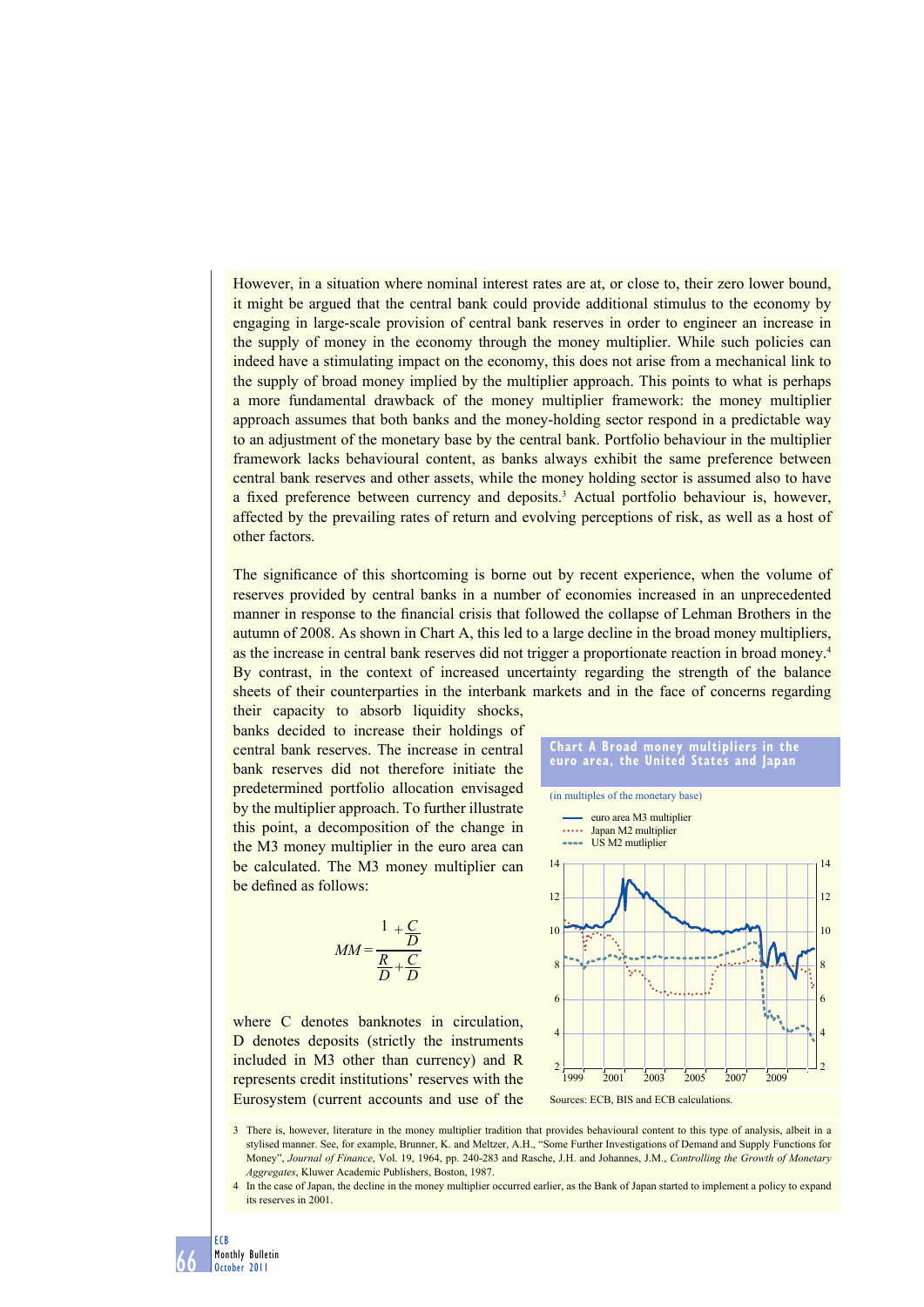The supply of money  $$ bank behaviour and the implications for monetary analysis

deposit facility). Changes in the M3 money multiplier (MM) can therefore be decomposed into the contribution due to changes in the currency-to-deposits ratio (C/D) and that due to changes in the reserves-to-deposits ratio (R/D). Chart B documents how the decline in the M3 multiplier in late 2008 was mainly due to the large change in the reserves-to-deposits ratio, reflecting the sizeable accumulation of central bank reserves. By contrast, the episode around the euro cash changeover in 2002 was driven by changes in the currency-to-deposit ratio, as the euro cash changeover affected the public's currency-holding behaviour, in particular concerning a de-hoarding of currency in the run-up to the euro cash changeover and a gradual re-hoarding of currency in subsequent years.<sup>5</sup> Both Chart A and Chart B document how, during the period from 2005 to 2008, the M3 money multiplier in the euro area was rather stable at its pre-2001 level, and did not



thus provide any indication of the changes in bank intermediation that were ongoing during this period (see Section 3). This reflects the fact that credit institutions' reserves with the Eurosystem during this period were developing in line with minimum reserve requirements.

Overall, the mechanical link between monetary policy and the supply of money that is embedded in the money multiplier approach is not a particularly useful framework either for understanding changes in monetary aggregates or for designing appropriate monetary policy responses, even in an environment where the zero lower bound for nominal interest rates may become binding. Instead, the influence of monetary policy on money supply is exerted in a more nuanced manner, as outlined in the main text of this article.

5 See the article entitled "The demand for currency in the euro area and the impact of the euro cash changeover", *Monthly Bulletin*, ECB, January 2003.

In contrast to the textbook account, the implementation of monetary policy is typically done by steering short-term money market interest rates and accommodating the demand for outside money. Changes in these interest rates alter the opportunity costs of money holdings and thereby affect the demand for broad money. however, monetary policy also has a distinct, albeit non-mechanical, impact on the supply of money to the economy. For instance, declines in monetary policy interest rates will also positively affect the net worth of banks, resulting in an easier funding environment for banks and thereby increasing their capacity to extend credit. At the limit, the adequacy of the bank's capital position may quantitatively determine its operation.

# **2.3 banKs as a source oF broad money supply**

Monetary policy influences the supply of money through the effects it has on banks' intermediation activity. however, the majority of the changes in money supply occurring in the economy result from developments in the way that banks conduct their business.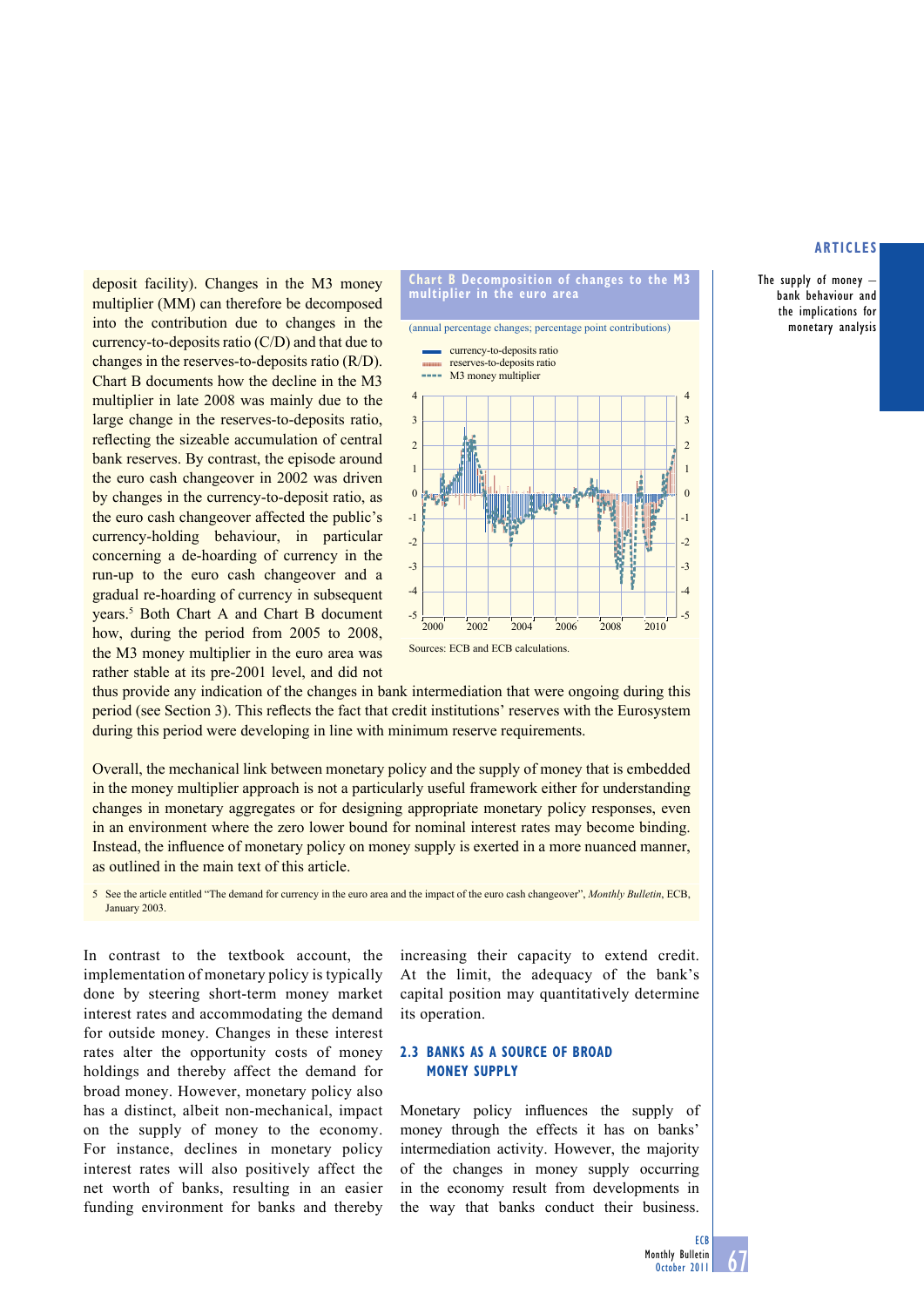More specifically, a bank is an institution, the core operations of which consist of granting loans and supplying deposits to the public. Through the duality of lending and deposit issuance, banks fulfil a number of functions: they offer liquidity and payment services, undertake the screening and monitoring of borrowers' creditworthiness, redistribute risks and transform asset characteristics. These functions will often interact within a bank's intermediation process.

Banks may intermediate between savers and borrowers by issuing securities and lending the receipts onward. Such lending activity will require the processing of detailed and often proprietary information on borrowers and the monitoring of the projects that have been financed. Such credit is, however, also provided by a number of non-monetary financial intermediaries, such as insurance corporations, as well as pension and investment funds, and is not specific to banks.

Banks may also lend to borrowers, but thereby create deposits (initially held by the borrowers). The deposits constitute claims on the bank that are capital-certain and demandable, that is redeemable at a known nominal value.<sup>6</sup> These deposits have as a key feature the provision of liquidity services to their owner and, in some cases, such as overnight deposits, can also be used for payment services. As described by Diamond and Dybvig,<sup>7</sup> this transformation of illiquid claims (e.g. bank loans) into liquid claims (e.g. bank deposits) is a key defining element of a bank.8 Non-monetary financial

intermediaries do not provide their customers with liquid deposits.

Banks' liquid deposit liabilities constitute the core of broad monetary aggregates, and banks thus play a leading role in the supply of broad money. Changes in banks' behaviour will alter the money supply.

A wide range of determinants affecting banks' intermediation activity has been identified in the literature, such as banks' risk aversion, borrowers' creditworthiness, the regulatory framework, the availability of capital buffers and the spread between lending rates and funding costs, known as the "intermediation spread". This spread represents the remuneration that banks can obtain for the service of intermediating between depositors and borrowers through their balance sheet. In a competitive equilibrium, it will equal the marginal cost of banks, which results from the costs of originating and servicing the loans, the provision of transaction services and the risk of default. Different explanations have been put forward in the literature for this spread (see Box 2 entitled "Bank behaviour and macroeconomic developments").

- 6 See Freixas, X. and Rochet, J.-C., *Microeconomics of Banking*, 2nd edition, MIT Press, Cambridge, Massachusetts, 2008.
- 7 Diamond, D.W. and Dybvig, P.H., "Bank runs, deposit insurance, and liquidity", *Journal of Political Economy*, Vol. 91 (3), 1983, pp. 401-419.
- 8 Liquidity is a complex and multi-faceted concept. For an exposition of the liquidity provision by the banking system, see, for instance, von Thadden, E., "Liquidity", Cahiers de Recherches Économiques du Departement d'Économétrie et d'Économie politique (DEEP), Université de Lausanne, Faculté  $\overline{de}$  HEC, 2002.

## **Box 2**

#### **Bank behaviour and macroeconomic developments**

Triggered by the financial crisis, there is renewed interest in academic research on the role played by banks in macroeconomic developments. Banks' intermediation activity is explained on the basis of a variety of approaches, which emphasise different aspects of the banking sector's economic functions. This box describes some of the core mechanisms proposed in the recent literature to explain the spread between deposit and loan rates.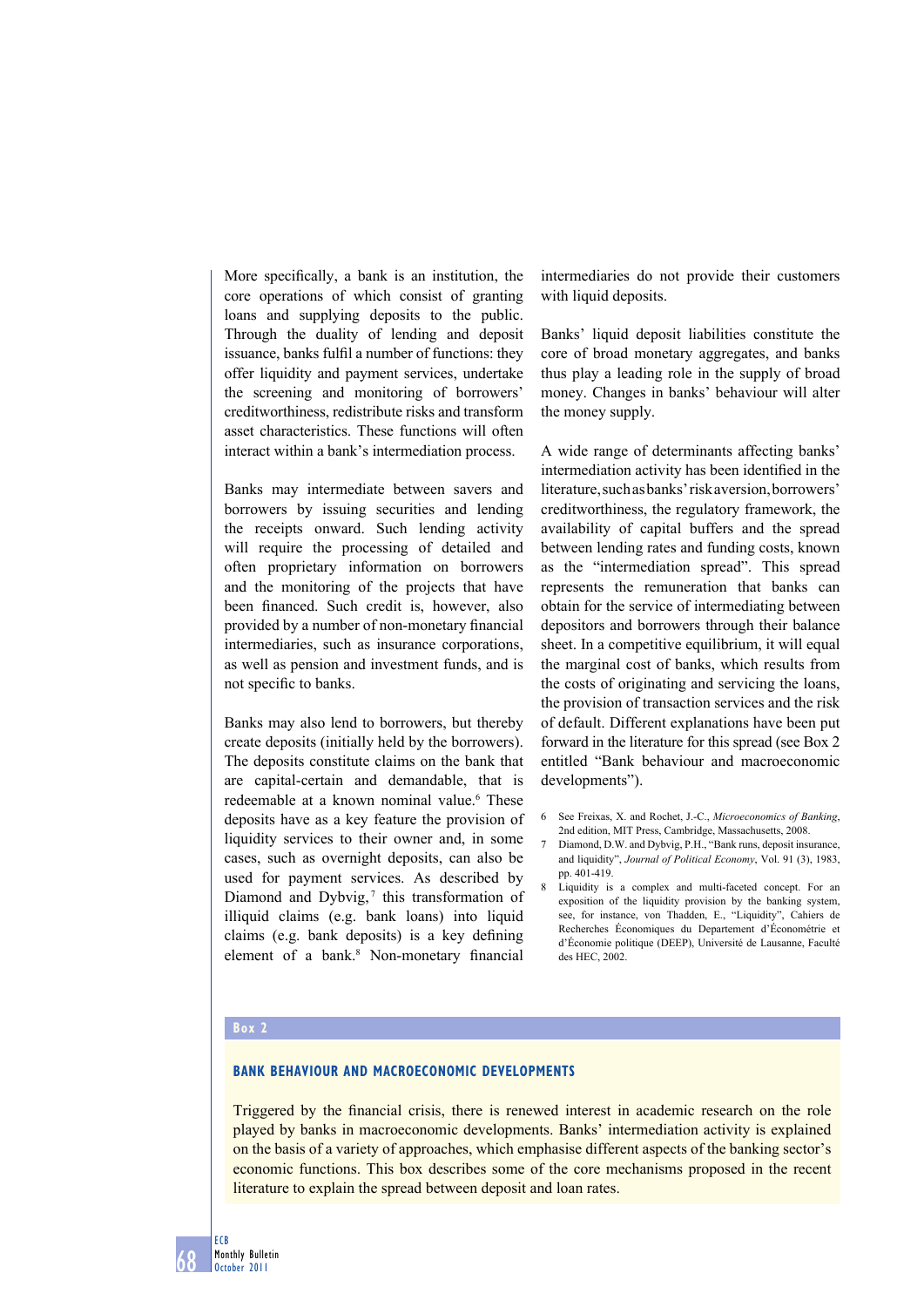The supply of money  $$ bank behaviour and the implications for monetary analysis

# **Explaining the spread between deposit and loan rates**

Traditional macroeconomic models without financial intermediation describe the transmission mechanism of monetary policy through a single (risk-free) interest rate. As indicated by Meltzer and Nelson<sup>1</sup>, the characterisation of the financial sector in such a simplified manner is likely to miss important elements in the macroeconomic adjustment mechanisms. A key aspect that is absent from the traditional framework is an account of how different interest rates embody time-varying risk premia. Developments in money and credit may be informative as regards the evolution of the (unobservable) risk premia, both for the bank and for the non-financial private sector.

One strand in the recent academic literature seeks to explain the existence of different bank interest rates on loans and deposits on the basis of monopolistic competition in the banking sector. In this case, banks earn a positive profit margin because they can set the level of bank interest rates such that deposit rates are below the interbank rate and loan rates are above it. In addition, the bank faces costs in adjusting its interest rates and will take the pricing decision of competitors into account in order to preserve long-term customer relationships. This shields borrowers from market rate fluctuations.<sup>2</sup> The adjustment costs imply a sluggish adjustment of retail interest rates to changes in the monetary policy rate, as actually observed in euro area data, and provide more scope for financial quantities to play a role in the propagation of monetary policy.

The explicit characterisation of the impact of asymmetric information on the relationship between borrowers and lenders is a further approach to describing banks. This strand of the literature focuses on the prevalence of superior information with regard to the success of investment projects on the side of the borrower vis-à-vis the bank. The approach thus distinguishes between borrowers that are able to repay their loans and those that are not. The spread between loan and deposit rates in part insures the bank against the costs resulting from defaulting borrowers.<sup>3</sup> A similar approach focuses on the depositor-bank relationship, and introduces superior information on the part of the bank with regard to the investments it funds with the deposits it receives. This agency problem leads to a restriction of the maximum leverage that the bank can undertake and thereby imposes a relationship between capital and loan supply. In this approach, the default risk of banks can disrupt the intermediation process and raises the cost of credit to the economy.4

Several approaches emphasise the use of resources in the context of financial intermediation. Banks can be seen as possessing several technological tools to provide the intermediation service and manage their assets and liabilities. As a result of the default risk of borrowers, in their lending business, banks may use resources to screen loan applicants and monitor the projects the banks finance or hedge their exposure.<sup>5</sup> The resources involve, for instance, a monitoring effort of its

<sup>1</sup> See Meltzer, A., "Monetary, Credit and (Other) Transmission Processes: A Monetarist Perspective", *Journal of Economic Perspectives*, Vol. 9(4), 1995, pp. 49-72; Nelson, E. "The future of monetary aggregates in monetary policy analysis", *Journal of Monetary Economics*, Vol. 50, pp. 1029-1059.

<sup>2</sup> See Gerali, A., Nerri, S., Sessa, L. and Signoretti, F., "Credit and Banking in a DGSE model of the euro area", *Journal of Money, Credit and Banking*, Supplement to Vol. 42, September, 2010, pp. 107-141.

<sup>3</sup> See Curdia, V. and Woodford, M., "Credit frictions and optimal monetary policy", revised draft of paper prepared for the BIS annual conference on 26-27 June 2008, "Whither Monetary Policy?", Lucerne, Switzerland, 2009.

<sup>4</sup> See Gertler, M. and Karadi, P., "A model of unconventional monetary policy", *Journal of Monetary Economics*, Vol. 58, 2011, pp. 17-24; Gertler, M., Kiyotaki, N., "Financial Intermediation and Credit Policy in Business Cycle Analysis", in Friedman, B. and Woodford, M. (eds.), *Handbook of Monetary Economics*, Vol. 3, North-Holland, Amsterdam, 2010.

<sup>5</sup> Goodfriend, M., and, McCallum, B., "Banking and interest rates in monetary policy analysis: a quantitative exploration", *Journal of Monetary Economics*, Vol. 54, 2007, pp. 1480-1507.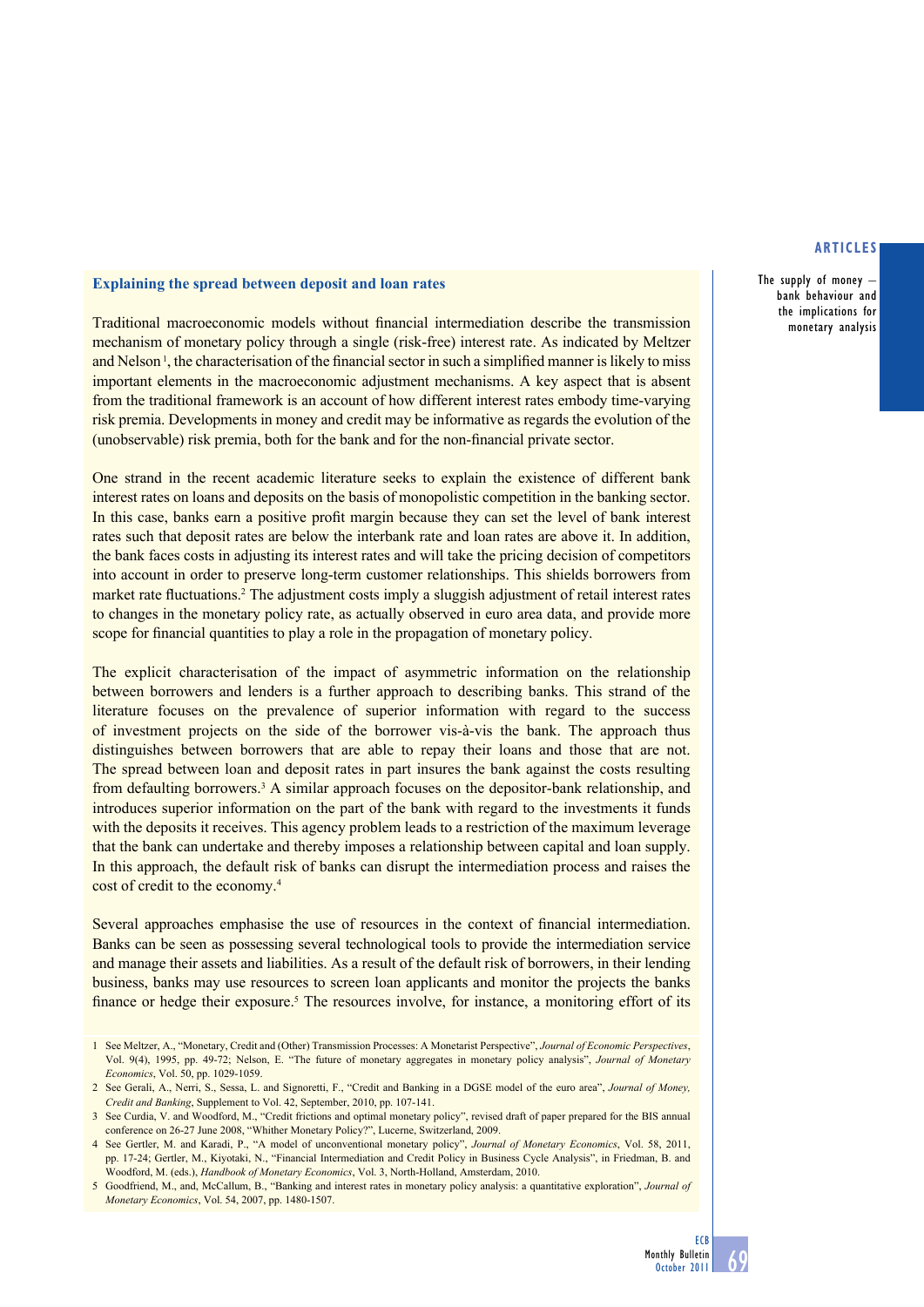staff both on the borrower and on the value of collateral that the bank receives. For instance, a positive shock to the value of the collateral that is pledged to banks implies a lower risk for the bank and thus the bank can grant more loans for a given amount of monitoring effort. This increase leads to a higher supply of money. Chart A illustrates quantitatively the response of consumption and inflation to such a shock.

With regard to the management of its liabilities, a bank can devote resources in terms of staff and capital in order for its customers to have access to liquidity services.<sup>6</sup> For instance, electronic payment technologies, such as internet banking, and the use of debit cards on deposits allow the payer to make a transfer to the recipient's account without losing interest before the payment and without incurring transaction costs.

An increase in banks' perceived risk management capabilities, for instance, through the widespread use of credit scoring, may give the impression that there is less uncertainty about the borrowers' capacity to repay loans than there was in the past. A perceived improvement in their risk management leads banks to charge a lower premium to borrowers and to boost credit. On the funding side, the increase in loans is financed by trying to attract all sources of funds via offering higher rates. Therefore, loans and M3 tend to grow at a similar pace. The impact on economic activity is positive and upward pressure on inflation is observed (see Chart B).

# **Outlook**

Each of the mechanisms discussed above focuses on a specific element of banking. At the same time, the variety of approaches indicates that banking cannot be characterised by a single dominant mechanism. This has two implications for monetary policy analysis: first, the effects derived from individual

#### **chart a responses to an improvement in collateral value**





Notes: Based on a modified version of the model by Goodfriend, M. and McCallum, B., "Banking and interest rates in monetary policy analysis: a quantitative exploration", *Journal of Monetary Economics*, Vol. 54, 2007, pp. 1480-1507. The responses result from an unexpected 1% increase in the value of collateral.

#### **chart b responses to an improvement in the perceived riskiness of borrowers**



Source: ECB estimates<br>Notes: Based on a mod Records: Based on a modified version of the model by Christiano, L., Motto, R. and Rostagno, M., "Financial factors in economic fluctuations", *Working Paper Series*, No 1192, ECB, Frankfurt am Main, May 2010. The responses result from an unexpected 1% decline in the riskiness of the lending activity.

6 Christiano, L., Motto, R. and Rostagno, M., "Financial factors in economic fl uctuations", *Working Paper Series*, No 1192, ECB, Frankfurt am Main, May 2010.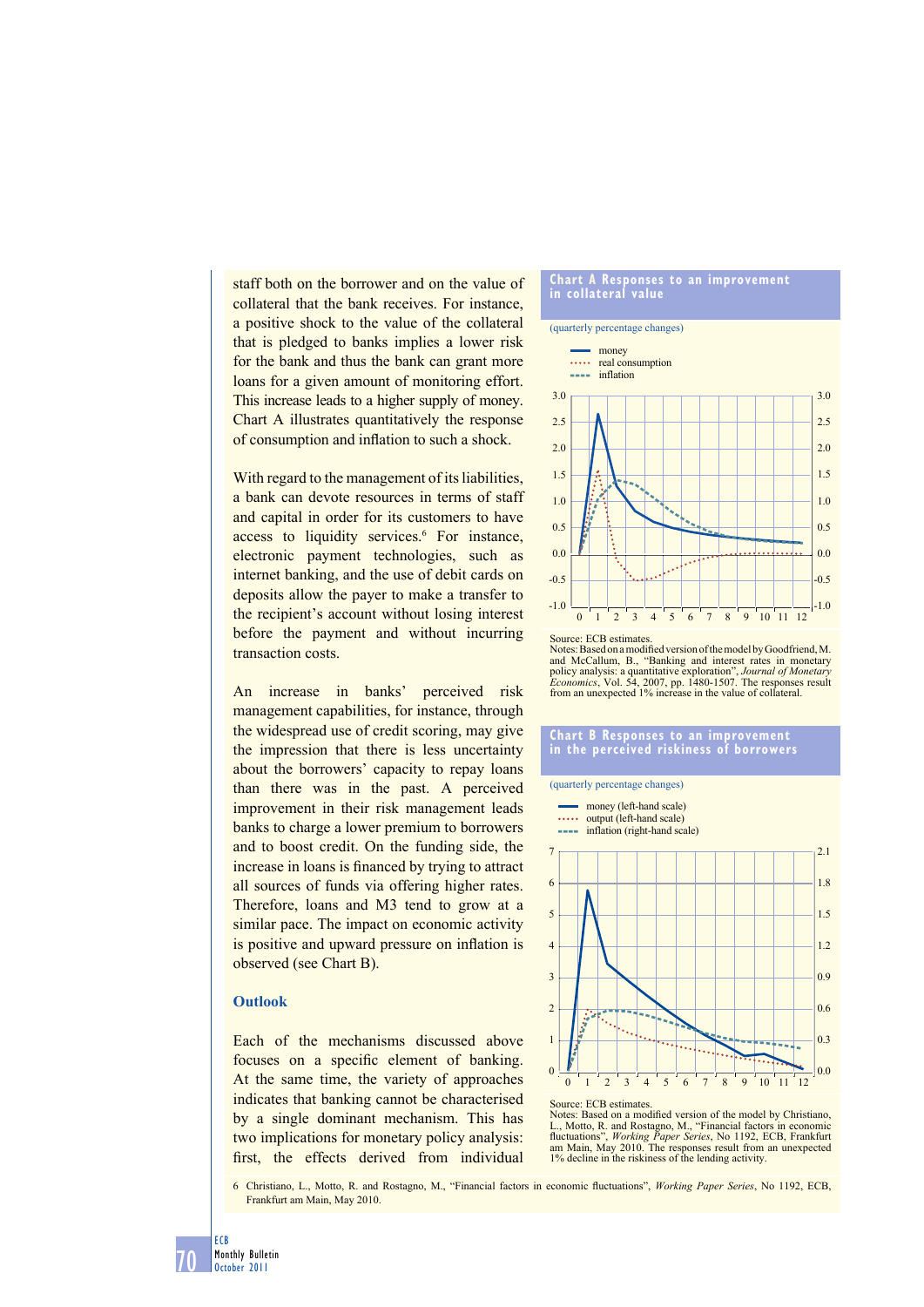The supply of money – bank behaviour and the implications for monetary analysis

mechanisms may only explain in part the role of banks in the intermediation process and the broader economy. Second, it is difficult to construct a model of a bank that fully integrates the different mechanisms, and no such model is currently available in the academic literature. For this, it would be necessary to know how the different mechanisms interact and which of the mechanisms were indeed the most relevant when confronted with reality.

The size of banks' balance sheets and the maturity structure of assets and liabilities is key to the generation of liquidity. Taking the view that banks manage their assets and liabilities independently of each other overlooks the structural interdependence between the asset side and the liability side of the balance sheet.

First, at the individual bank level, once granted to customers, credit lines have very similar implications in terms of liquidity risk to overnight deposits, as the customers can draw down the deposits and the credit lines at their discretion, thereby gaining access to liquidity on demand in order to accommodate unpredictable needs. The bank, however, will need to hold available a cash buffer in order to meet these demands. If the withdrawals are sufficiently uncorrelated, banks may be able to gain riskreduction synergies by offering both products, while a non-bank financial intermediary would not be able to benefit from such synergies.<sup>9</sup> Ultimately, it is the provision of liquidity to the economy that has macroeconomic implications.

Second, the availability of deposits, the remuneration of which adjusts sluggishly to changes in the market rates – a feature typical of "core" deposits, such as time and savings deposits held by the non-financial private sector – allows banks to engage in contractual agreements with borrowers, which would not be possible if the intermediary were to fund these activities at market rates.10 Deposits shield the bank's costs of funds from movements in market interest rates and thus allow banks to provide to borrowers the extra insurance services against adverse financial developments.

Lastly, lending to borrowers that necessitates a high monitoring effort on the part of banks, such as loans to small and medium-sized

enterprises, is most efficiently funded with core deposits, as these deposits are the least subject to withdrawal risk. Sluggishness in withdrawal can be related to the liquidity services provided by the bank, switching costs for depositors or deposit insurance.<sup>11</sup>

These considerations support the view that developments related to banks' access to liquid deposits have significant implications for the intermediation activity in addition to those resulting from bank credit developments. From the perspective of the bank, the structure of its financing is important for its value. In addition to the mix of debt and equity, it is also the maturity composition of the debt that matters.<sup>12</sup> Improvements in banks' management of liabilities that render their funding more flexible and thus the provision of liquid deposits easier should be seen as increasing the economy's money supply.

# **2.4 Broad money supply and the macroeconomy**

In the short run, changes in the demand for money resulting from movements in output, interest rates or liquidity preferences will be satisfied by banks. However, over more protracted horizons,

- 11 See Song, F. and Thakor, A., "Relationship Banking, Fragility, and the Asset-Liability Matching Problem", *The Review of Financial Studies*, Vol. 20, No 5, 2007, pp. 2129-2177.
- 12 Only in a world in which the unrealistically strict assumptions of the Modigliani and Miller theorem hold, would the value of the bank not depend on the composition of liabilities. See DeYoung, R. and Yom, C., "On the independence of assets and liabilities: Evidence from U.S. commercial banks, 1990-2005", *Journal of Financial Stability*, Vol. 4, 2008, pp. 275-303.

71

<sup>9</sup> See Kashyap, A., Rajan, R. and Stein, J., "Banks as Liquidity Providers: An Explanation for the Co-Existence of Lending and Deposit-Taking", *NBER Working Paper*, No 6962, 1999.

<sup>10</sup> See Berlin, M. and Mester, L., "Deposits and Relationship Lending", *The Review of Financial Studies,* Vol. 12(3), 1999, pp. 579-607*.*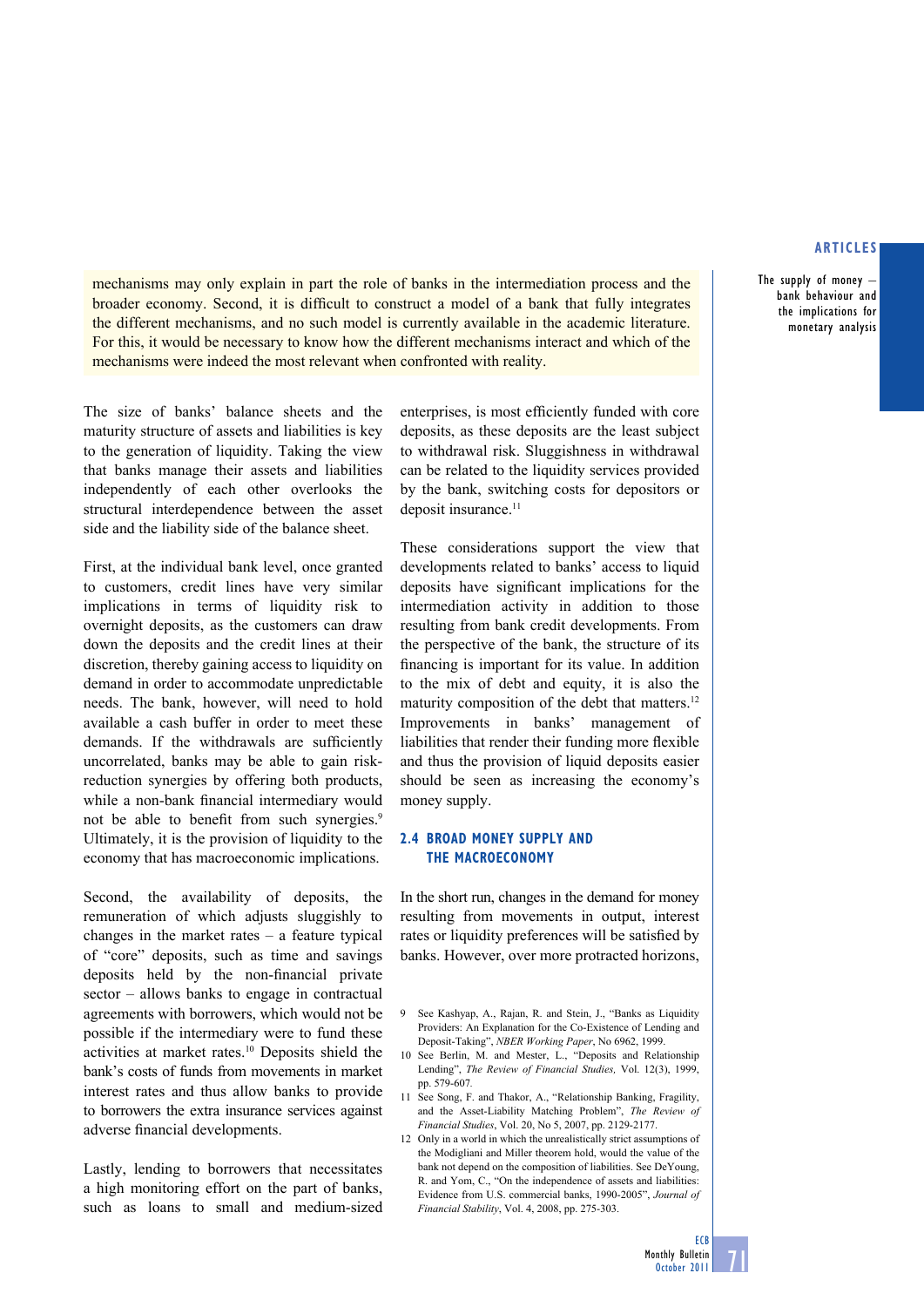banks will adjust the supply of money and credit as well as bank interest rates in accordance with their business strategy.

Changes in the money supply can have an impact on the economy through two general transmission channels.13 The first channel rests on the effect of the availability of credit in the economy and the second one on the effect of liquidity on the allocation of asset portfolios. These channels are not mutually exclusive, but rather complement each other. They are presented below in a stylised manner.

#### **Availability of credit**

In the first channel, improvements to the intermediation process, for instance, owing to changes in banks' access to funding, will ease financing conditions for households and firms. This can be reflected in lower lending rates, more attractive non-price elements of loan contracts, such as higher loan-to-value ratios, and ultimately enhanced availability of credit. In an environment where some economic agents are constrained in their capacity to spend by their currently available income and liquid assets, an easier access to funds will increase real consumption and real investment expenditures, and ultimately lead to inflationary pressures. An example of this is where, owing to their ability to securitise loans, banks fund the demand for credit from households more easily and are prepared to provide mortgages to a wider group of households on easier terms, which has an impact on housing investment and consumption.14

An additional element that can give rise to changes in the availability of credit to households and firms arises from advances in bank risk management techniques, in particular, with regard to funding risk that comprises both the actual mismatch in the residual maturity of assets and liabilities, as well as the inability to liquiditate assets quickly or to roll over existing sources of funding.<sup>15</sup> Enhanced risk mitigation for a given level of funding and bank capital allows banks to take on more credit exposure.16 A further element that may affect banks' ability to provide intermediation relates to developments

in their capital position. Events giving rise to an improvement in banks' capital positions may increase their capacity to expand their asset holdings, thereby potentially inducing a leveraging process. As a result of this mechanism, what may appear to be small increases in the value of the banking firm from the perspective of the aggregate economy, may be amplified in terms of the effects they have on the broader economy through the easing of credit constraints.17

These mechanisms highlight the existence of binding credit constraints in the economy. To the extent, however, that the changes in the intermediation process give rise to lower costs for banks, this can be passed on to customers as higher deposit rates and/or lower lending rates. This impact on interest rates will affect the net present value of investment projects and the inter-temporal allocation of consumption. On aggregate, it will affect spending and ultimately inflation. In addition to the level of bank interest rates, the changes in the intermediation process may also affect other features of the passthrough, such as the speed of adjustment of bank interest rates to market rates.

#### **Liquidity effect**

Economic agents that borrow from banks generally do so in order to purchase goods and services, thereby transferring the newly-created deposits to other agents in the economy.

- 14 This process is highlighted in the literature on the bank lending channel, see Bernanke, B. and Blinder, A., "Credit, Money and Aggregate Demand", *American Economic Review*, Vol. 78, 1988, pp. 435-439.
- 15 Fender, I. and McGuire, P., "Bank structure, funding risk and the transmission of shocks across countries: concepts and measurement", *BIS quarterly review*, September 2010, pp. 63-79.
- 16 See Borio, C. and Zhu, H. "Capital regulation, risk-taking and monetary policy: a missing link in the transmission mechanism?", *Working Paper Series*, 268, BIS, December 2008; Maddaloni, A. and Peydro, J.-L. "Bank Risk-Taking, Securitization, Supervision, and Low Interest Rates: Evidence from the Euro Area and U.S. Lending Standards", *Review of Financial Studies*, Vol. 24(6), 2011, pp. 2121-2165.
- 17 Woodford, M. "Financial Intermediation and Macroeconomic Analysis", *Journal of Economic Perspectives*, Vol. 24(4), Fall 2010, pp. 21-44. See also Aghion, P., Hemous, D. and Kharroubi, E., "Credit constraints, cyclical fiscal policy and industry growth", *Working Paper Series*, No 340, BIS, February 2011.

ECB

<sup>13</sup> See also the article entitled "The role of banks in the monetary policy transmission", *Monthly Bulletin*, ECB, Frankfurt am Main, August 2008.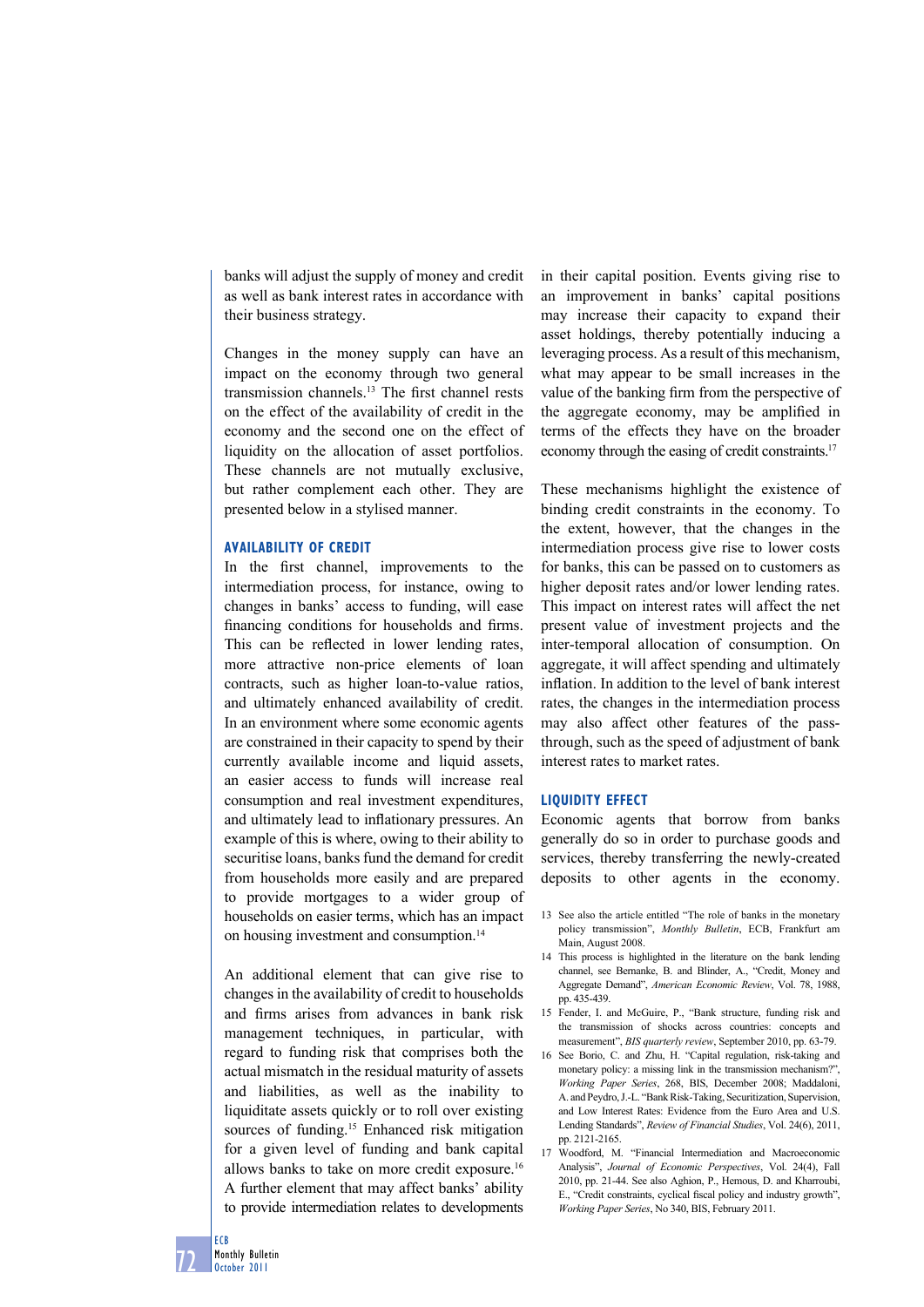The supply of money  $$ bank behaviour and the implications for monetary analysis

This provides scope for a second channel through which improvements in intermediation and payment systems have macroeconomic implications by means of liquidity effects and portfolio adjustment. In the short term, these deposits can be held as a liquidity buffer, but over the medium term – unless the demand for money on the part of these agents has changed – economic agents will not be prepared to hold the "extra" deposits. In this situation, some agents may wish to repay their loans to the bank, thereby leading to a re-absorption of the deposits. Alternatively, agents will use the "extra" deposits to purchase additional goods and services, placing the sellers in a similar situation. Eventually, the circulation of deposits around the economy will lead to a higher demand for goods and services, contributing to inflationary pressures and thereby bringing real money holdings into balance with money demand.<sup>18</sup> Other agents in the economy may use these "extra" deposits to purchase assets in order to rebalance their portfolios given the different risk and return properties of money, bonds and equity. This adjustment will place upward pressure on the prices of the alternative asset categories, thereby reducing yields and increasing the net present value of real capital investment.<sup>19</sup>

Both the availability of credit and the liquidity effects induce a higher aggregate demand. However, some advances in banking that free resources from the intermediation process also alter the production capacity of the rest of the economy. This effect tends to mitigate the inflationary pressures. By contrast, other changes that do not free resources for the rest of the economy, for instance changes in the assessment of risks by banks, mainly affect aggregate demand and thus have a stronger inflationary effect. All three effects need to be considered in the conduct of monetary policy.

# **3 Recent developments in bank Funding**

In recent years changes have occurred to the way in which credit institutions conduct financial intermediation, which are likely

to have persistent effects on their asset and liability management practices. Concrete illustrations of changes in banks' funding are provided below against the background of the discussion in Section 2.3 on the role of banks in broad money supply. Innovations in information processing, communication technology and financial markets, such as electronic trading platforms, credit scoring and asset securitisation or the internationalisation of bank funding, have all influenced banks' resilience to funding risk. Improved management of funding risks allows banks to conduct more maturity transformation, using liquid deposit funding more abundantly, thereby contributing to a greater supply of money.

Euro area credit institutions gradually increased the size of their balance sheets between 1999 and September 2008, leading to a doubling of the main liabilities recognised. Since late 2008 balance sheet size has stagnated at around that level (see Chart 2). An important element for assessing the funding situation is the counterpart sector holding the claims. A deposit can have very different funding implications for the bank, depending on whether it is held by a household or by an investment fund owing to the different likelihood that it will be rolled over. It is thus important to distinguish between stable and volatile funding sources. Stable funding sources provide around half of the funding needed by banks, consisting mainly of the deposit holdings of the non-financial private sector and longer-term debt securities held by non-MFIs (see Section 3.1). Volatile funding sources comprise mainly short-term debt securities and short-term deposits provided by financial intermediaries. Cross-border deposits obtained from other banks have been an important component in this respect. Overall, deposits are the main liability of credit institutions in the

<sup>18</sup> See, for instance, Berry, S. et al., "Interpreting movements in broad money", *Bank of England Quarterly Bulletin*, Q3 2007, p. 378.

<sup>19</sup> See Tobin, J. "A general equilibrium approach to monetary theory", *Journal of Money, Credit and Banking*, Vol. 1, No 1, 1969, pp. 15-29; Meltzer, A., "Monetary, credit (and other) transmission processes: a monetarist perspective", *Journal of Economic Perspectives*, Vol. 9, No 4, 1995, pp. 49-72.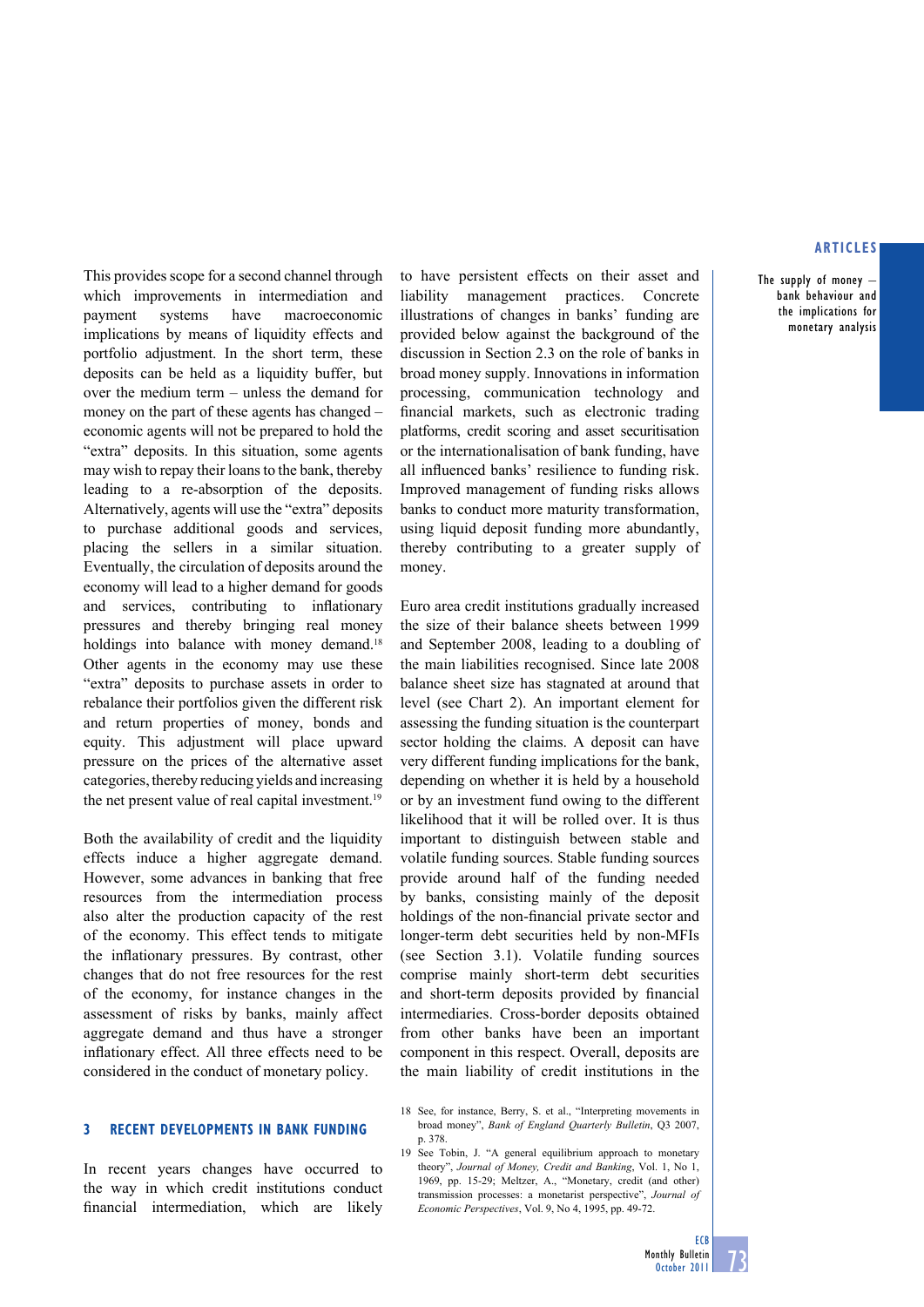

Source: ECB.

Notes: Core deposit funding comprises deposits of households and non-financial corporations. Funding from other stable funding sources consists of longer-term deposits of insurance corporations and pension funds, deposits redeemable at notice of more than three months held by other non-monetary financial intermediaries, all deposits of general government excluding central government and all deposits by non-bank non-euro area residents. Funding from other volatile funding sources consists of short-term deposits of insurance corporations and pension funds, all deposits of other non-monetary financial intermediaries not related to securitisation, all deposits of central government and MFI debt securities with an initial maturity of up to one year. Long-term debt securities and securitisation comprise MFI debt securities with an initial maturity of more than one year and deposits of other non-monetary financial intermediaries with an agreed maturity of more than one year.

euro area, with a small remaining part financed through debt securities issuance and capital and reserves. The euro area perspective, however, masks considerable heterogeneity across member countries, which reflects, inter alia, the structure and concentration of the banking sector, as well as accounting practices and the regulatory environment.

# **3.1 securitisation and debt securities issuance**

Banks can manage the maturity mismatch between assets and liabilities by issuing debt securities that are congruent in terms of maturity with the lending activity. A key difference between market-based funding and traditional deposit funding is that, in the first case, the bank has to pay a higher risk premium to investors than on traditional deposit funding, as the latter are to some extent insured by governments. A further important difference is that under normal market conditions market funding can be fine-tuned to needs, while deposit funding adjusts more sluggishly. In the past two decades, the rapid growth in the assets managed by institutional investors has meant that banks have been able to rely on a large pool of market funds that could be tapped with complex products. This contributed to the expansion of securitisation and the covered bond market.

From a monetary analysis perspective, three elements are important. First, monetary analysis is interested in the interplay of money and credit, which typically fluctuate closely together. Market-based funding may dilute this relationship, both temporarily and more durably. Second, through securitisation, the loans on credit institutions' balance sheets, which were traditionally illiquid, have now become available to investors outside of the banking sector. Securitisation, if adequately performed, exhibits large economies of scale, in part, because banks use automated credit scoring models – a technology with a low ratio of variable costs to fixed costs  $-$  to evaluate loan applications before packaging the loans and selling them. It also provides an additional global funding source, as it makes the loan book tradable and thus lifts the quantitative restrictions implied by the size of the domestic deposit base. Third, a greater reliance on market-based funding compared with deposit-based funding implies that banks with hard-to-value loan books are likely to face elevated and variable costs of funding. Financial market perceptions may have an increased impact on the ability and incentives to grant credit, as banks are likely to be more sensitive to investors' perceptions and overall financial market conditions<sup>20</sup>

ECB

<sup>20</sup> Gambacorta, L. and Marques-Ibanez, D. "The bank lending channel: lessons from the crisis", *Working Paper Series*, No 1335, ECB, Frankfurt am Main, 2011.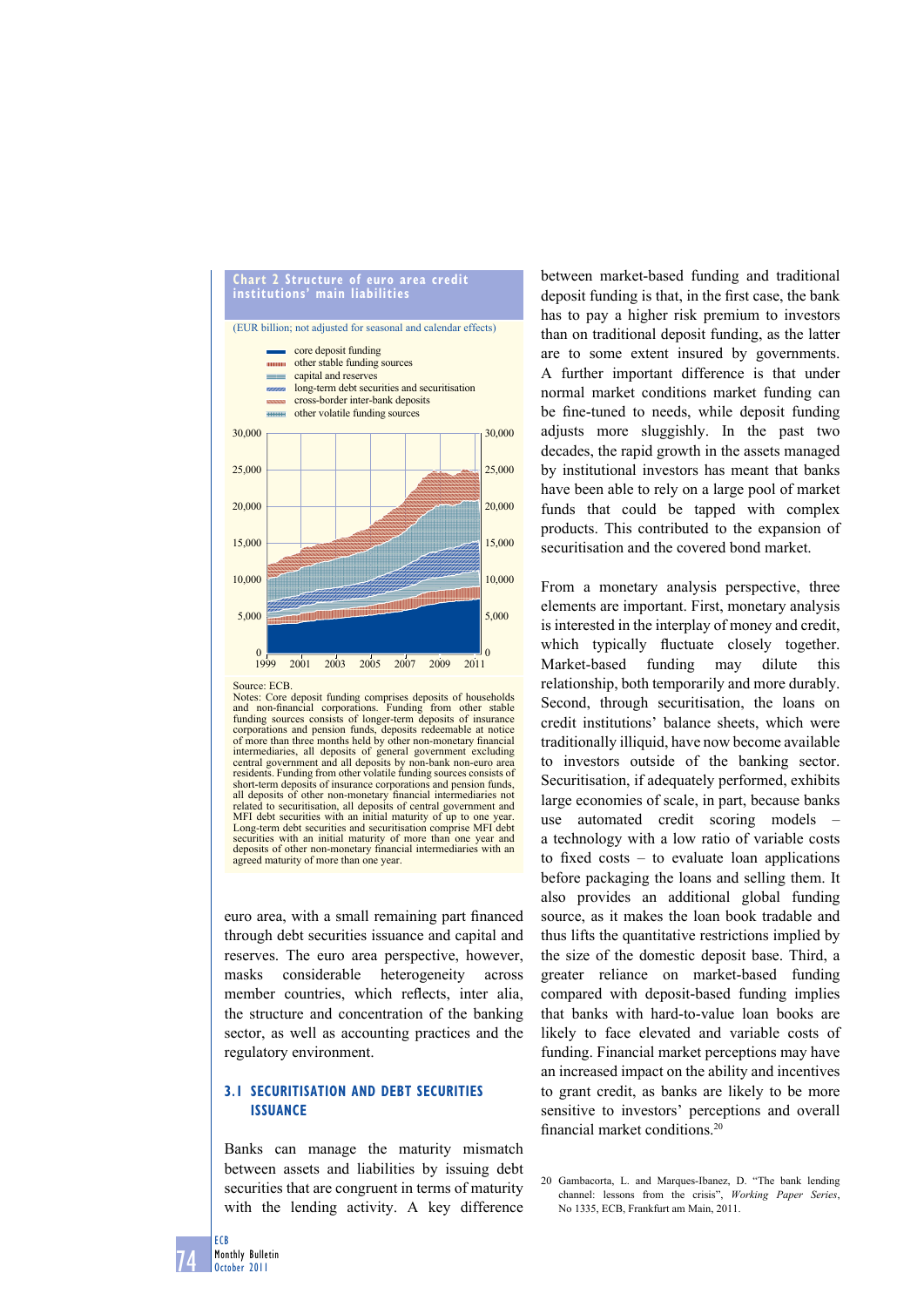#### **chart 3 market-based funding of mFi loans to the private sector**



Source: ECB.

Chart 3 shows the annual flow of loans originated by MFIs to the euro area private sector, as well as different measures of market-based funding. Loan sales and securitisation activities are inherently linked to the lending business. From 1999 loan sales and securitisation played a growing role in the funding of credit growth until the financial crisis resulted in a closure of the market. Credit institutions have continued to securitise assets in order to create collateral for use in Eurosystem refinancing operations, leading to "retained securitisation". In addition, loan sales to "bad bank" schemes have been a second element since  $2010$ .<sup>21</sup> Chart 3 identifies the share of loans derecognised from the MFI balance sheet through sale or securitisation, as well as the securitised loans that, owing to the accounting treatment, remain on balance sheet, but effectively have been funded through security issuance by financial vehicle corporations. Finally, the chart shows the volume of debt security issuance with a maturity of more than one year. The issuance is likely to have contributed to the funding of the entire balance sheet, not only loans. Market-based funding played a supportive role in the period of strong credit growth, providing incremental funding to banks in a flexible manner. However, Chart 3 also shows that a large share of euro area loan growth has been funded from other sources such as deposits. Thus, a large part of the loan growth in the euro area is still based on the traditional "originate-and-hold" model of banking, underlining the importance of the money and credit nexus for gauging the effect of banking on the macroeconomy.

# **3.2 internationalisation oF interbanK FundinG**

The internationalisation of interbank funding during the past decade has had a profound impact on banks' management of their liabilities. From a monetary analysis perspective, this development needs to be factored in, as the access to deep and liquid international markets is likely to alleviate the funding risks faced by the banks. It should therefore facilitate the provision of money and credit to the economy.22 Understanding the funding models of banks and the interlinkages both within and across banks operating internationally is important in order to assess the impact of global liquidity conditions for euro area money and credit growth. In this respect, monetary analysis may be instrumental in understanding these effects.

Chart 4 illustrates the expansion of cross-border interbank funding by banks headquartered in a euro area country along two dimensions: distinguishing the funds obtained from affiliates located outside the home country and the denomination of the liabilities. The chart shows that cross-border borrowing by banks increased only gradually until 2001, with the predominant share denominated in foreign currencies. Throughout this period foreign offices belonging to the same banking group played a marginal

# **articles**

The supply of money – bank behaviour and the implications for monetary analysis

Note: Securitised loans remaining on balance sheet are proxied by deposits with agreed maturity of over one year held by the sector of non-monetary fi nancial intermediaries excluding insurance corporations and pension funds.

<sup>21</sup> See the box entitled "Revisiting the impact of asset transfers to 'bad banks' on MFI credit to the euro area private sector", *Monthly Bulletin*, ECB, Frankfurt am Main, January 2011.

<sup>22</sup> See the article entitled "The external dimension of monetary analysis", *Monthly Bulletin*, ECB, Frankfurt am Main, August 2008.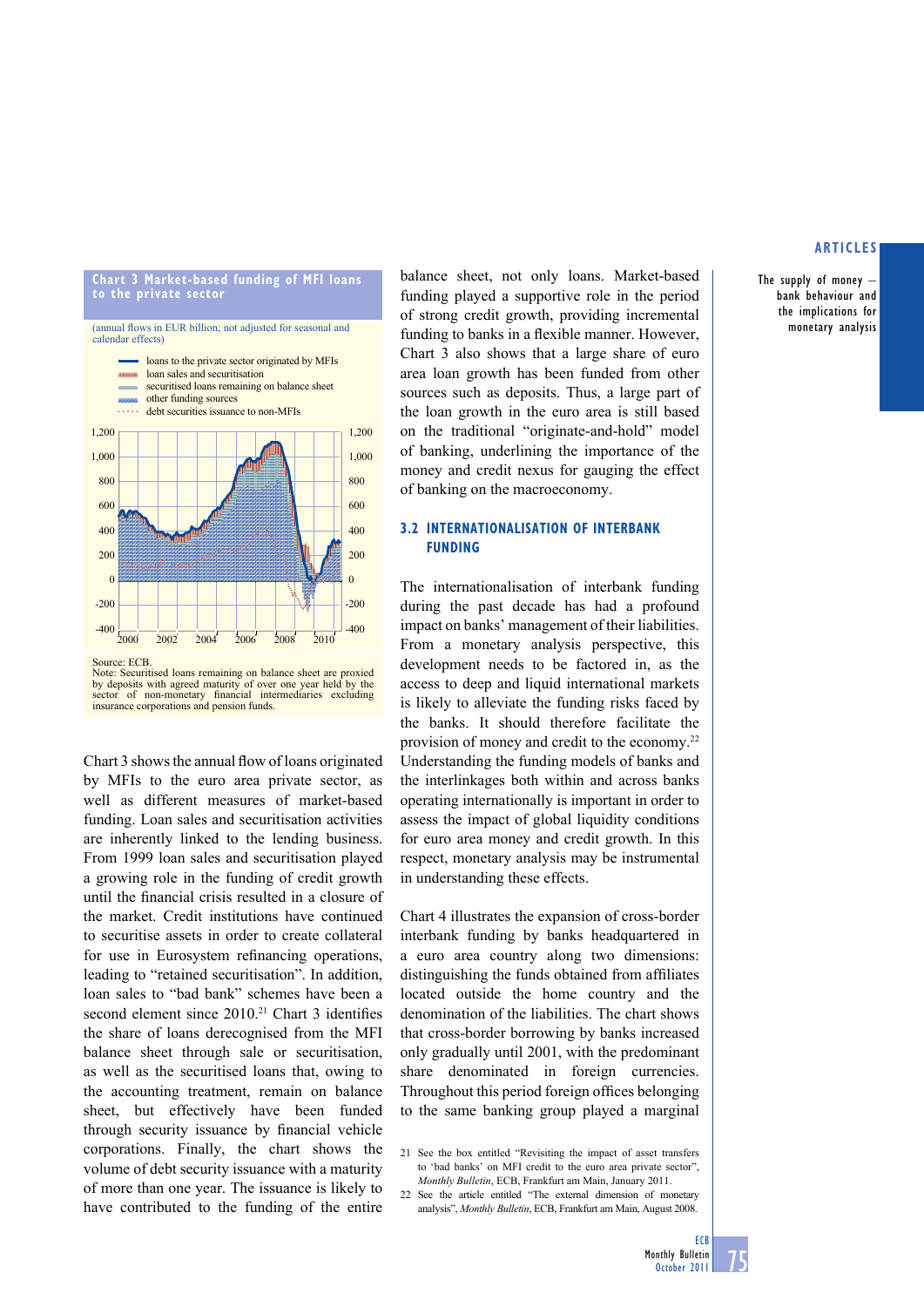#### **chart 4 cross-border interbank funding of euro area banks**

#### (annual flows in EUR billion)



Note: BIS banking data by nationality are available for banks headquartered in Belgium, Germany, Ireland, Spain, France, Italy, Luxembourg, the Netherlands and Austria.

role in attracting funds. Starting in 2003 crossborder deposit-taking increased substantially in an environment of growing global liquidity. This was accompanied by a more significant role for these foreign offices, as well as by a larger share of euro-denominated deposits.

Both of these developments changed the options open to banks in their funding decisions. The growing international outreach of euro area banks contributed to the development of internal capital markets to move liquid funds between domestic and foreign offices on the basis of the relative needs. The availability of such markets to large banks, on the one hand, insulates the lending activity from local funding conditions and, on the other hand, transmits local liquidity shocks to other parts of the bank. In addition, euro area financial integration increased the availability of deposits denominated in euro from outside the home country. Euro area banks facing strong credit demand were thus able to fund their balance sheet expansion in euro, without having to manage exchange rate risks.

#### **chart 5 deposits of euro area mFis received from other mFis and banks resident in the rest of the world**

(annual flows in EUR billion; not adjusted for seasonal and calendar effects)

> intra euro area cross-border MFI deposits cross-border bank deposits from the rest of the world



Chart 4 and Chart 5 also show the increased role of international funding, illustrated by the large share of cross-border deposits funded from foreign non-related entities. These deposits that were collected from banks in the rest of the world were mainly denominated in foreign currencies. In part, these funds were then reinvested in foreign assets, but overall euro area banks enjoyed deposit inflows between 2004 and 2008. This period of strong internationalisation of bank funding coincided with strong money and credit growth in the euro area. With the collapse of Lehman Brothers, euro area banks suffered significant outflows of cross-border interbank deposits, mainly as nonaffiliated depositors withdrew.

The internationalisation of bank funding affected the supply of money in the euro area, over and beyond the amount of net interbank funding received, predominantly by facilitating the intermediation process. Indeed, in the period up to 2008, access to deep and liquid cross-border financial markets reduced banks' funding risks

76 ECB Monthly Bulletin October 2011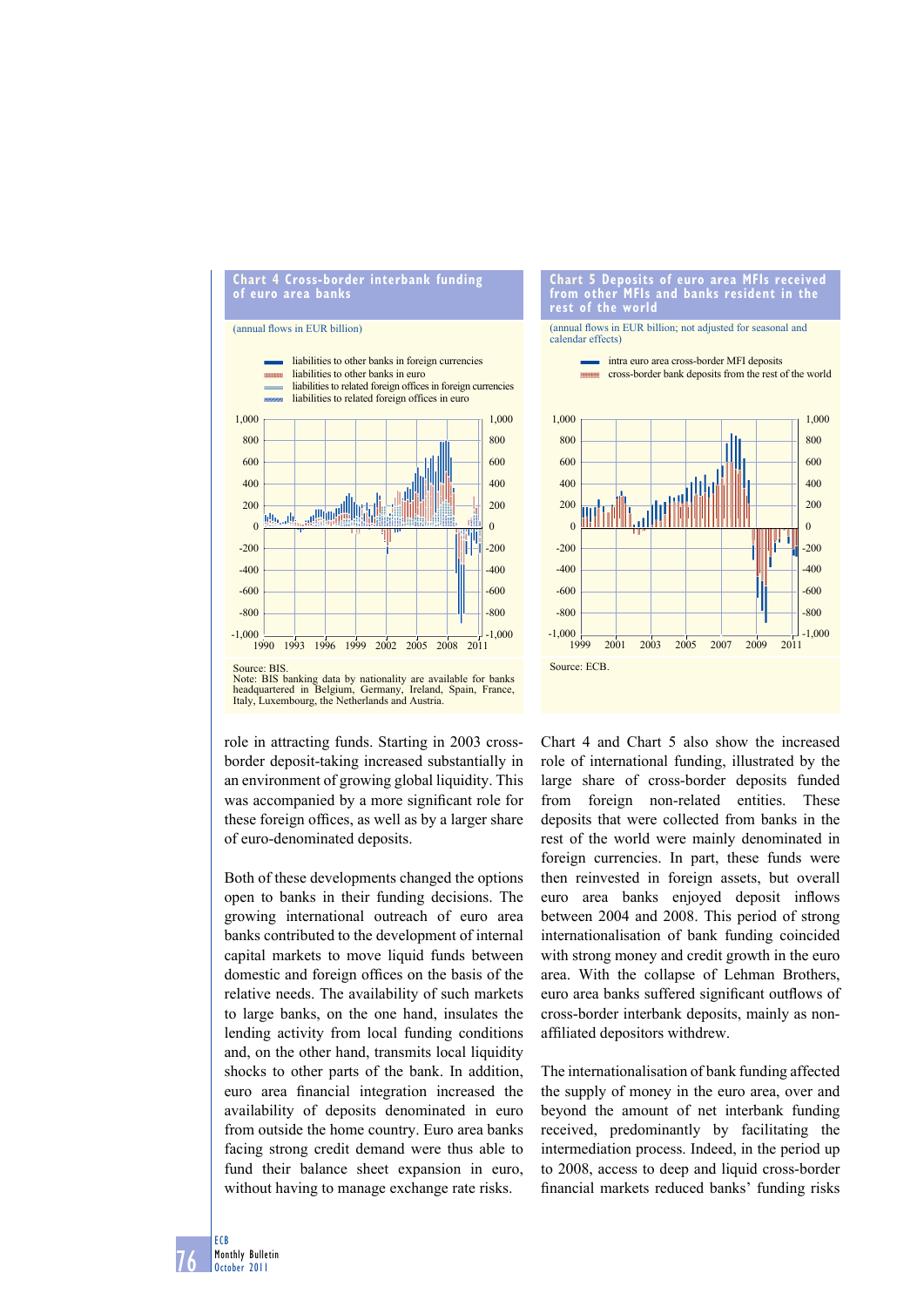The supply of money – bank behaviour and the implications for monetary analysis

and thereby eased the strains on banks' liquidity management, such as quantitative constraints in refinancing strong domestic credit growth. Subsequently, with the outbreak of the financial crisis, the withdrawal of cross-border funding is likely to have contributed to the transmission of global funding pressures to the euro area and to a perception of reduced liquidity.

# **3.3 monetary serVices oF euro area monetary instruments**

From a monetary analysis perspective, the core deposits provided by euro area households and non-financial corporations are of particular importance as they account for a third of banks' main liabilities in the aggregate balance sheet. The bulk of these deposits can be withdrawn at relatively short notice. however, in practice, these deposits are held on a fairly continuous basis, thus providing a reliable source of funding to the banks. In exchange, depositors receive compensation for holding these instruments in the form of interest rate remuneration and monetary services. The monetary services compensate the depositors for the interest they forego by holding liquid deposits rather than higher yielding but less liquid assets.

During the period of strong credit growth between 2004 and 2008, a strong increase in M3 deposits was observed, driven mainly by shortterm deposits with agreed maturity. At the same time, overnight deposits contributed positively to the expansion of bank liabilities, despite the fact that the opportunity cost of holding these deposits increased considerably during this period. This implies that the monetary services consumed by the holders of deposits increased during this period as shown in Chart 6, which presents a proxy measure of the monetary services relative to real GDP obtained by the euro area money-holding sector from holding liquid monetary instruments.23 The strong increase in this measure of monetary services between 2005 and 2009 suggests that, during this period, economic agents attached a high



Notes: Liquidity services are computed as a weighted average of the difference between the remuneration on each monetary instrument and the yield on a benchmark asset deemed to provide no liquidity services. The weights are relative shares of monetary instruments in M3.

value to these services. It is not clear whether this reflects a stronger preference for these services or whether improvements to the deposit instrument contributed to this higher valuation. Admittedly, this proxy assumes that the interest rate differential only captures the monetary services and is not tainted by other factors, such as imperfect competition in the banking sector.

The availability of a large deposit base implies that banks were able to fund their lending at attractive rates. At the same time, it may have contributed to insulating the pass-through of market rates to bank lending rates (see Box 3 on "Banks' intermediation margin and funding conditions") during the period of strong credit growth until the start of the financial tensions, thereby contributing to the stronger supply of money to the economy.

23 Liquidity services are computed as a weighted average of the difference between the remuneration on each monetary instrument and the yield on a benchmark asset deemed to provide no liquidity services. The weights are relative shares of monetary instruments in M3. For details, see Papademos, L. and Stark, J. (eds.), *Enhancing Monetary Analysis*, Chapter 3, Annex 4, ECB, Frankfurt am Main, 2010.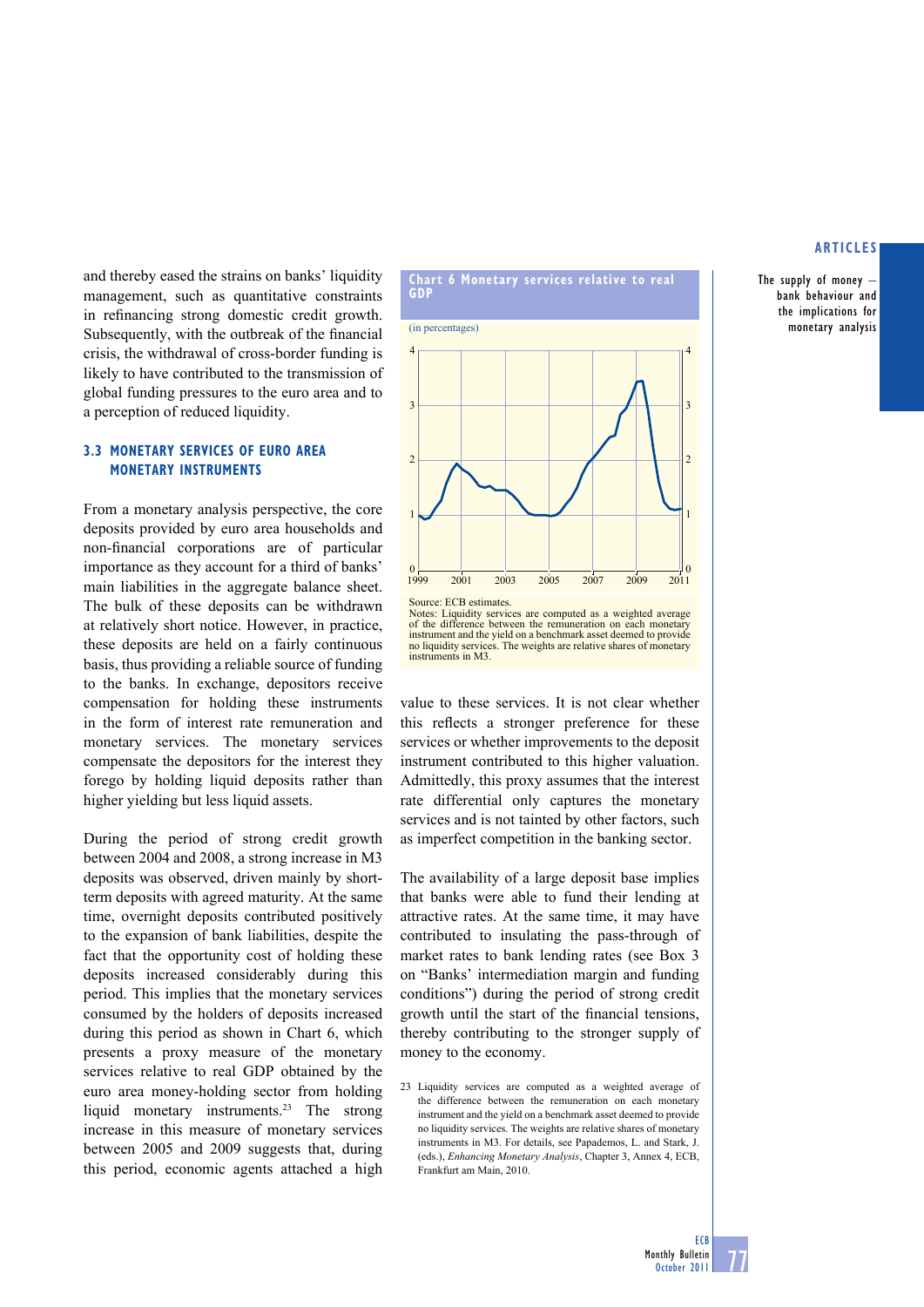## **box 3**

## **banKs' intermediation marGin and FundinG conditions**

The structure and conditions of banks' funding sources are major determinants of the financial intermediation spread, which in turn constitutes a substantial part of banks' profits. In the euro area, core deposits by households and non-financial corporations are a primary source of banks' stable funding. Therefore, the developments in deposit markets and their impact on retail loan and deposit interest rate margins are key elements for monitoring and analysing euro area banks' overall financial intermediation margin. This box provides a brief overview of developments in euro area banks' loan and deposit margins in view of changes in the banking sector's funding situation.

More generally, banks' interest rate-setting behaviour, as captured by the spread between interest rates on deposits and loans, can be expected to depend on the degree of competition (or bank market power) and on factors related to the cost of intermediation, such as interest rate risk, credit risk, the banks' degree of risk aversion, unit operating costs, banks' capital and liquidity positions and their product diversification.<sup>1</sup> Nonetheless, the most direct determinants of retail bank lending and deposit rates for households and firms are policy (and hence market) interest rates (see Chart A). This reflects the typical empirical finding that deposit rates tend to react rather sluggishly to changes in market rates and hence that the difference between market rates and deposit rates generally moves in parallel with the short-term interest rate. Notably in the period before the collapse of Lehman Brothers, the short-term money market rates were safely above the composite deposit rate, a configuration that was reversed during the financial crisis

1 For a more thorough description of the bank interest rate pass-through, see the article entitled "Recent developments in the retail bank interest rate pass-through in the euro area", *Monthly Bulletin*, ECB, Frankfurt am Main, August 2009.

![](_page_15_Figure_5.jpeg)

78 ECB Monthly Bulletin October 2011